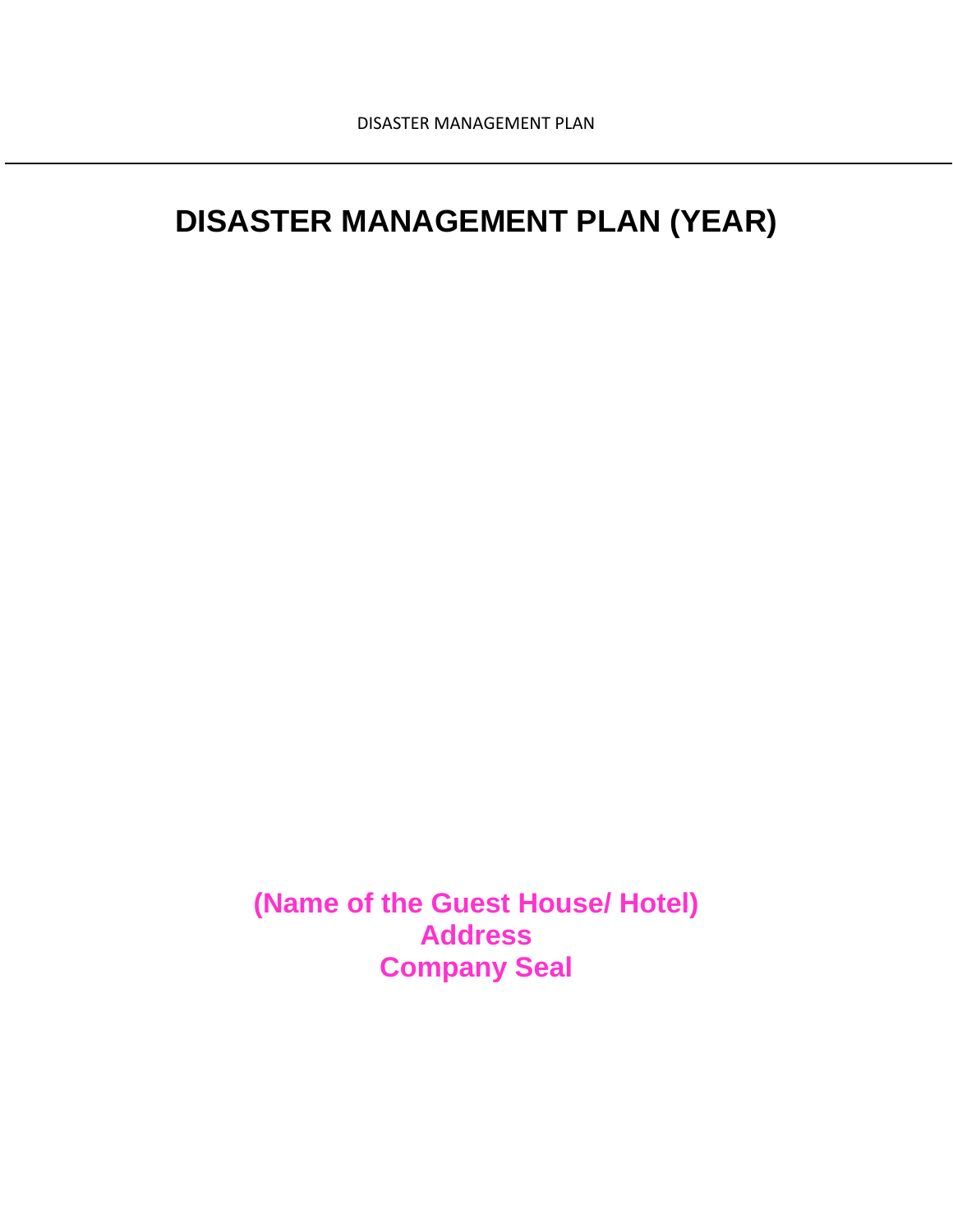# **Table of Content**

| <b>Content</b>                                                                                                                                                                                                                                                                                                                                                                                                       | <b>Page Number</b> |
|----------------------------------------------------------------------------------------------------------------------------------------------------------------------------------------------------------------------------------------------------------------------------------------------------------------------------------------------------------------------------------------------------------------------|--------------------|
|                                                                                                                                                                                                                                                                                                                                                                                                                      |                    |
|                                                                                                                                                                                                                                                                                                                                                                                                                      |                    |
| Purpose of the plan<br>- Scope of the plan<br><b>Plan Update and Review</b><br><b>Training/Drills Plan</b>                                                                                                                                                                                                                                                                                                           |                    |
|                                                                                                                                                                                                                                                                                                                                                                                                                      |                    |
| Brief Description of the guest house/hotel<br><b>Guest Capacity</b><br>$\overline{\phantom{a}}$<br><b>Tourist Profile</b><br>Type of Infrastructure<br>$\overline{\phantom{a}}$<br><b>Communication facilities</b><br>$\overline{\phantom{a}}$<br><b>Transportation facilities</b><br><b>Other Resources</b><br>$\overline{\phantom{a}}$<br><b>Vital Installations</b><br><b>Fire Safety Equipment</b><br>Floor Plan |                    |
|                                                                                                                                                                                                                                                                                                                                                                                                                      |                    |
|                                                                                                                                                                                                                                                                                                                                                                                                                      |                    |
|                                                                                                                                                                                                                                                                                                                                                                                                                      |                    |
|                                                                                                                                                                                                                                                                                                                                                                                                                      |                    |
| List of internal contacts<br>List of external contacts                                                                                                                                                                                                                                                                                                                                                               |                    |
|                                                                                                                                                                                                                                                                                                                                                                                                                      |                    |
| -<br>$\qquad \qquad \blacksquare$<br>$\overline{\phantom{a}}$                                                                                                                                                                                                                                                                                                                                                        |                    |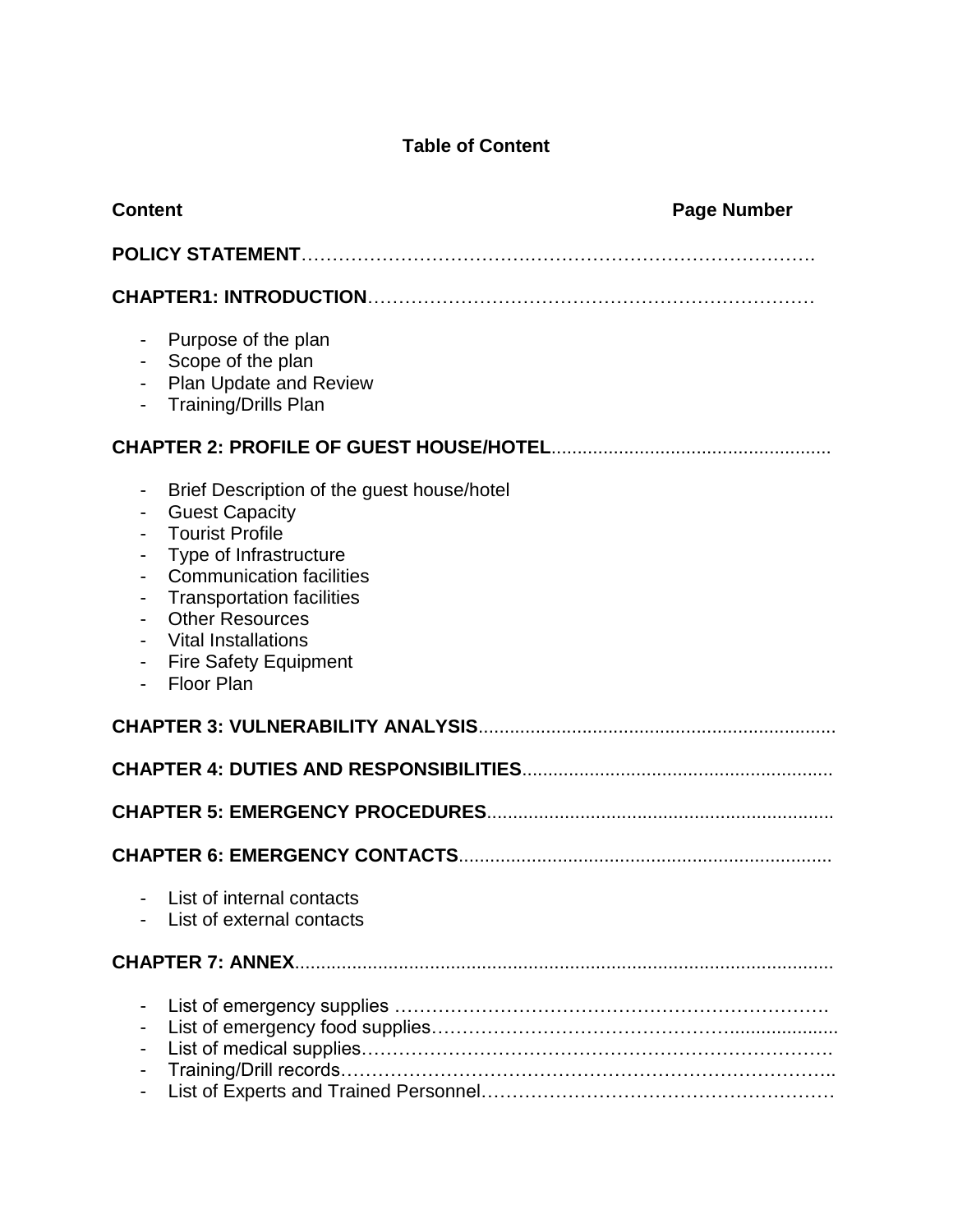# **CHAPTER 1: POLICY STATEMENT**

(This statement gives the reader an overall idea of what this plan is all about)

This emergency response plan has been designed for both the staffs and guests staying at …………………………………. guest house/hotel highlighting the procedures to be followed in the event of various different emergencies such as Fire, Tsunamis, Earthquakes, Floods, Medical Emergencies etc . With different duties and responsibilities assigned for the staffs, it is mandatory the all staffs act and follow the procedures accordingly upon activation of the plan by the Guest House Manager in the event of an emergency.

Even though the plan does not cover every conceivable situation, it does supply the basic administrative guidelines necessary to cope up with most emergency situations on the city.

This document for internal use only and the content shall not be disclosed to any third parties without strict approval from the Manager of the Guest House.

*(Signature)*

*Name Designation*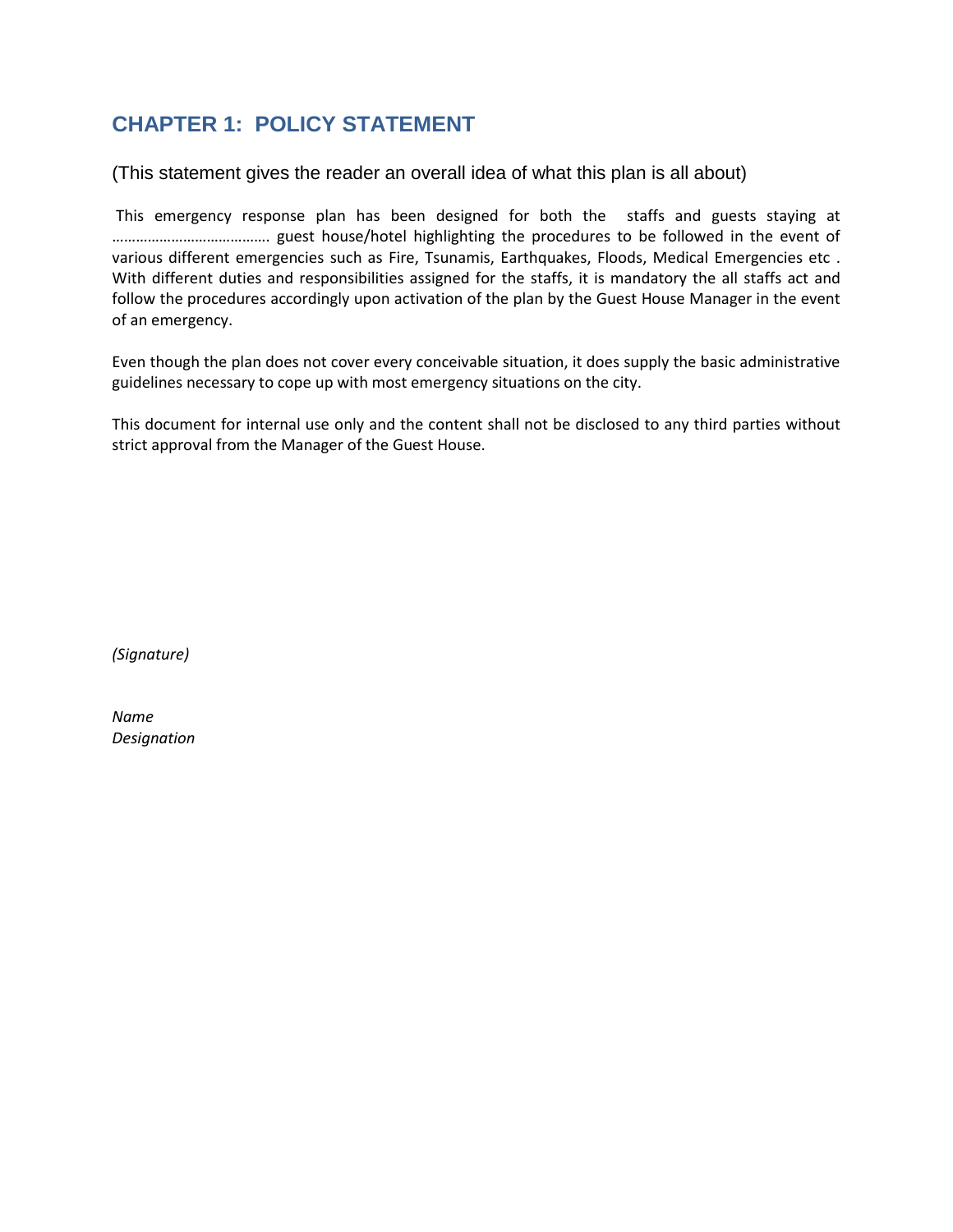# **CHAPTER 2: INTRODUCTION**

# **1. Purpose of the plan:**

The purpose of this plan is to develop, implement and maintain an integrated emergency management system for protection of people, property and the environment in the event of natural incident such as Cyclone and Tsunami; and fires. The ultimate goal is to reduce the vulnerability of the area due to any emergency, to save lives and protect property and environment by developing capabilities that mitigate the effects of, prepare for, respond to and recover from any emergency that could affect the area.

# **2. Scope of the plan:**

The Plan covers the available emergency services and procedures of the guesthouse and the available facilities of the Hulhumale' Island in case of an emergency incident such as Tsunami, flood, heavy wind, fire, or such incidents.

# **3. Plan Update and Review**

- How frequently will the plan be updated ( **(annually/quarterly)**
- Name of the person in charge for updating the plan
- How will the information of the plan/ changes be communicated with staffs **(through training/by providing a copy)**

# **4. Trainings/Drill Plan**

- What components will be covered?
- How frequently will trainings be conducted?
- Who is responsible for conducting these sessions?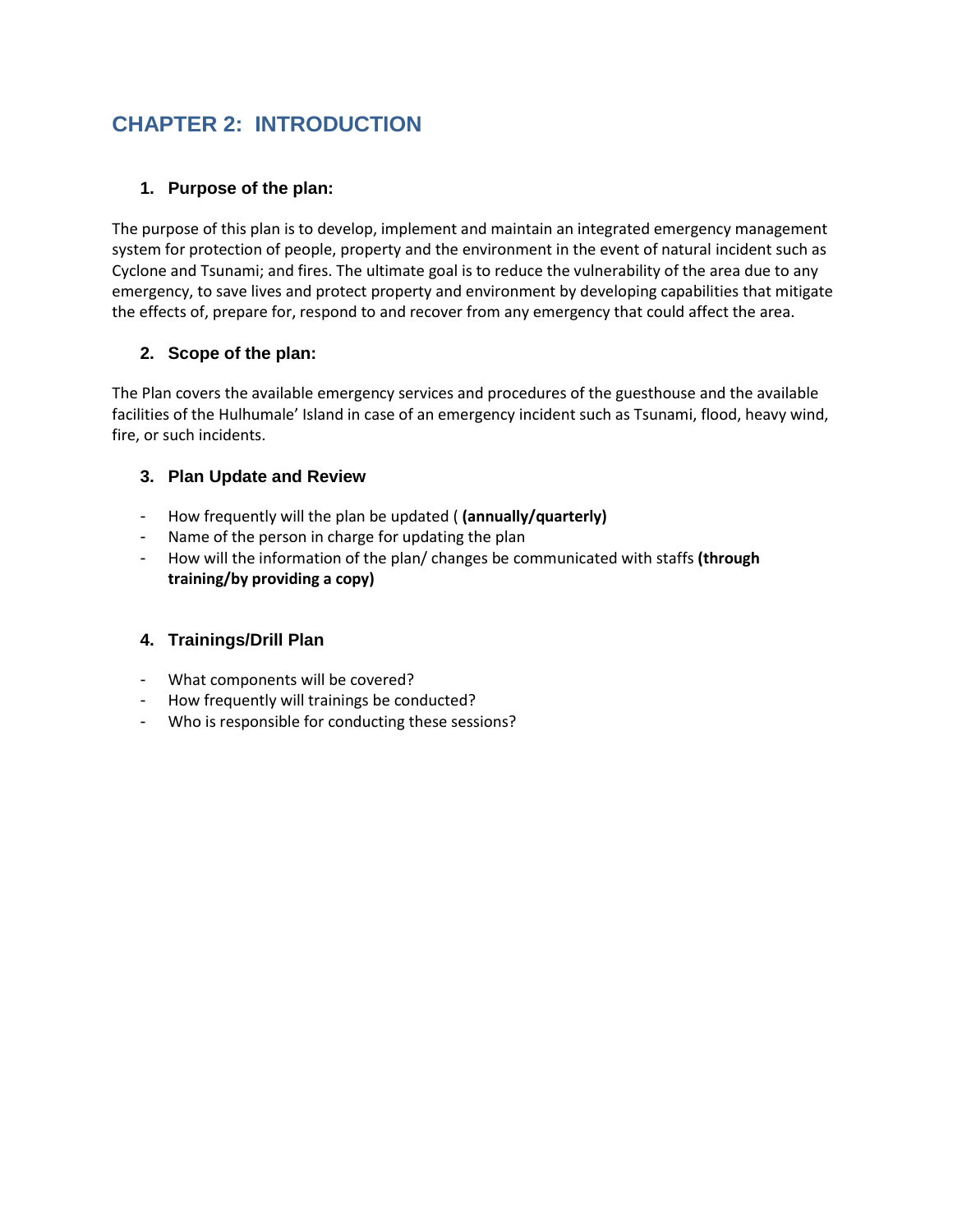# **CHAPTER 2: PROFILE OF GUEST HOUSE/HOTEL**

**Location:** 

**Distance from Capital City, Male:**

**Distance from the Airport:**

**No of rooms/Categories:**

**Target Market:**

**Type of infrastructure:**

**Communication Facilities:**

**Transportation Facilities:**

**Other Resources:**

**Vital Installations:**

#### **Fire Safety Equipment:**

- Blankets ( How many and location)
- Fire Extinguishers ( How many, What Type and location)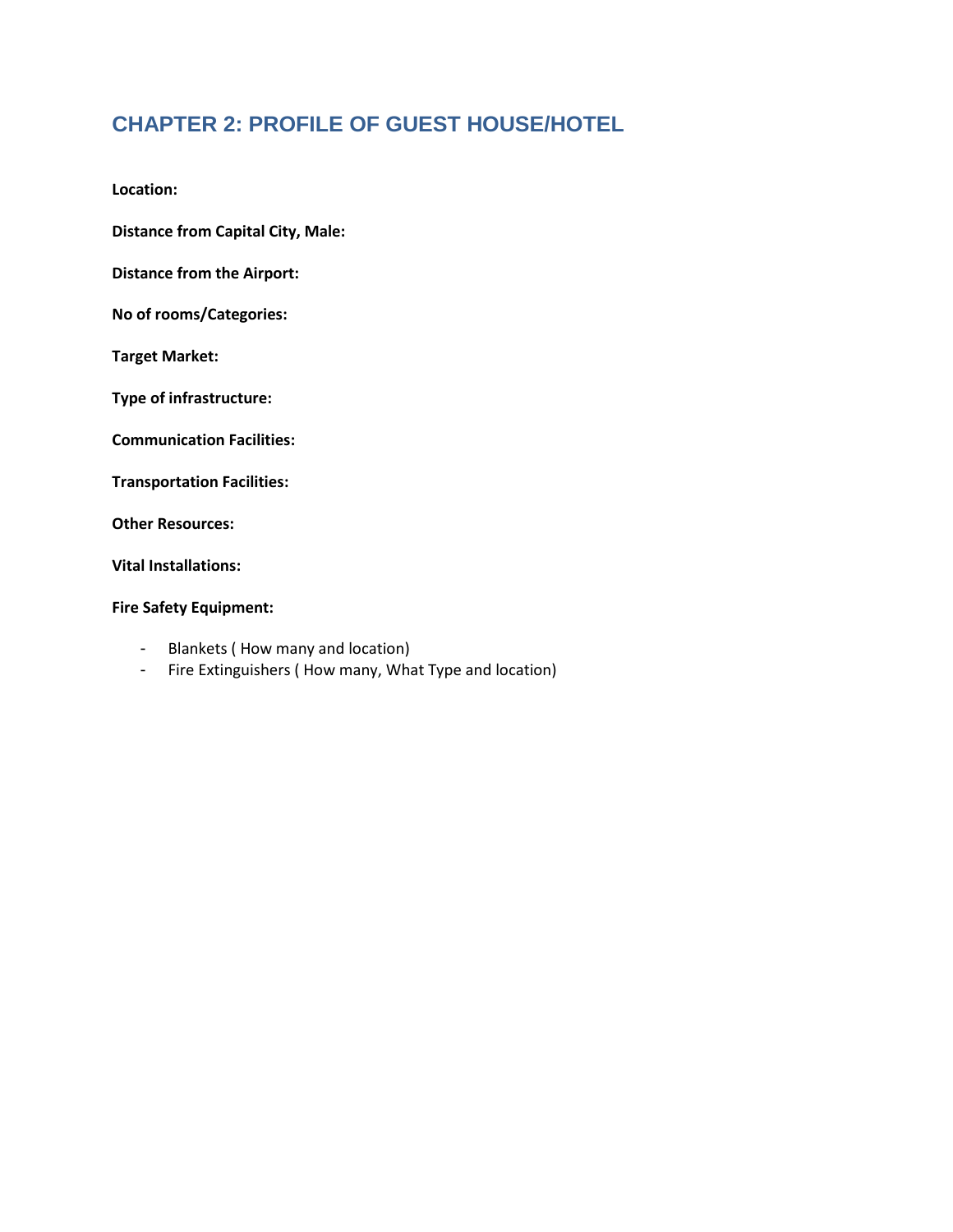





*Note: Important areas/ guest rooms and the directions to all exits should be marked using ARROWS on the floor plan.*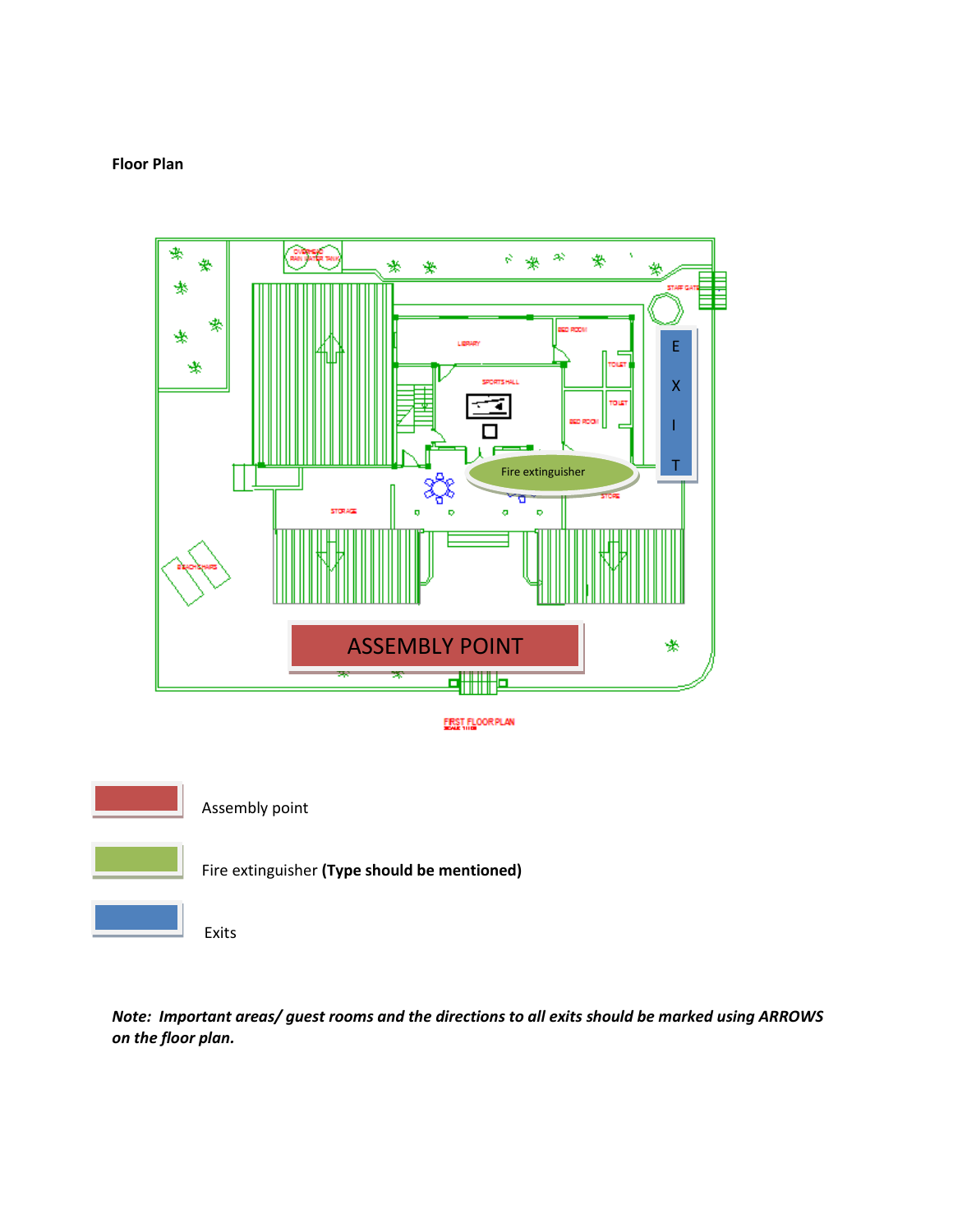# **CHAPTER 3: VULNERABILITY ANALYSIS**

| <b>Hazard</b><br>type | <b>Year</b> | Cause                          | <b>Loss</b><br>of<br>life | Loss of<br>Infrastructure | Loss of<br>communication<br>& transport<br>facilities | Loss to vital<br><b>installations</b> | <b>Total</b><br>damage (if<br>record<br>available) |
|-----------------------|-------------|--------------------------------|---------------------------|---------------------------|-------------------------------------------------------|---------------------------------------|----------------------------------------------------|
| Eg: Fire              | 2008        | Electrical<br>short<br>circuit | $\vert$ 1                 | yes                       |                                                       |                                       |                                                    |
|                       |             |                                |                           |                           |                                                       |                                       |                                                    |
|                       |             |                                |                           |                           |                                                       |                                       |                                                    |
|                       |             |                                |                           |                           |                                                       |                                       |                                                    |
|                       |             |                                |                           |                           |                                                       |                                       |                                                    |
|                       |             |                                |                           |                           |                                                       |                                       |                                                    |

- Among the staff and guests staying at the guest house/hotel who are most vulnerable to incidents? **( eg: Old, Infirmed, Young etc)**
- What are the structures of the guest house/hotel vulnerable to incidents?

*Note: If any incident occurs, please kindly update the above table*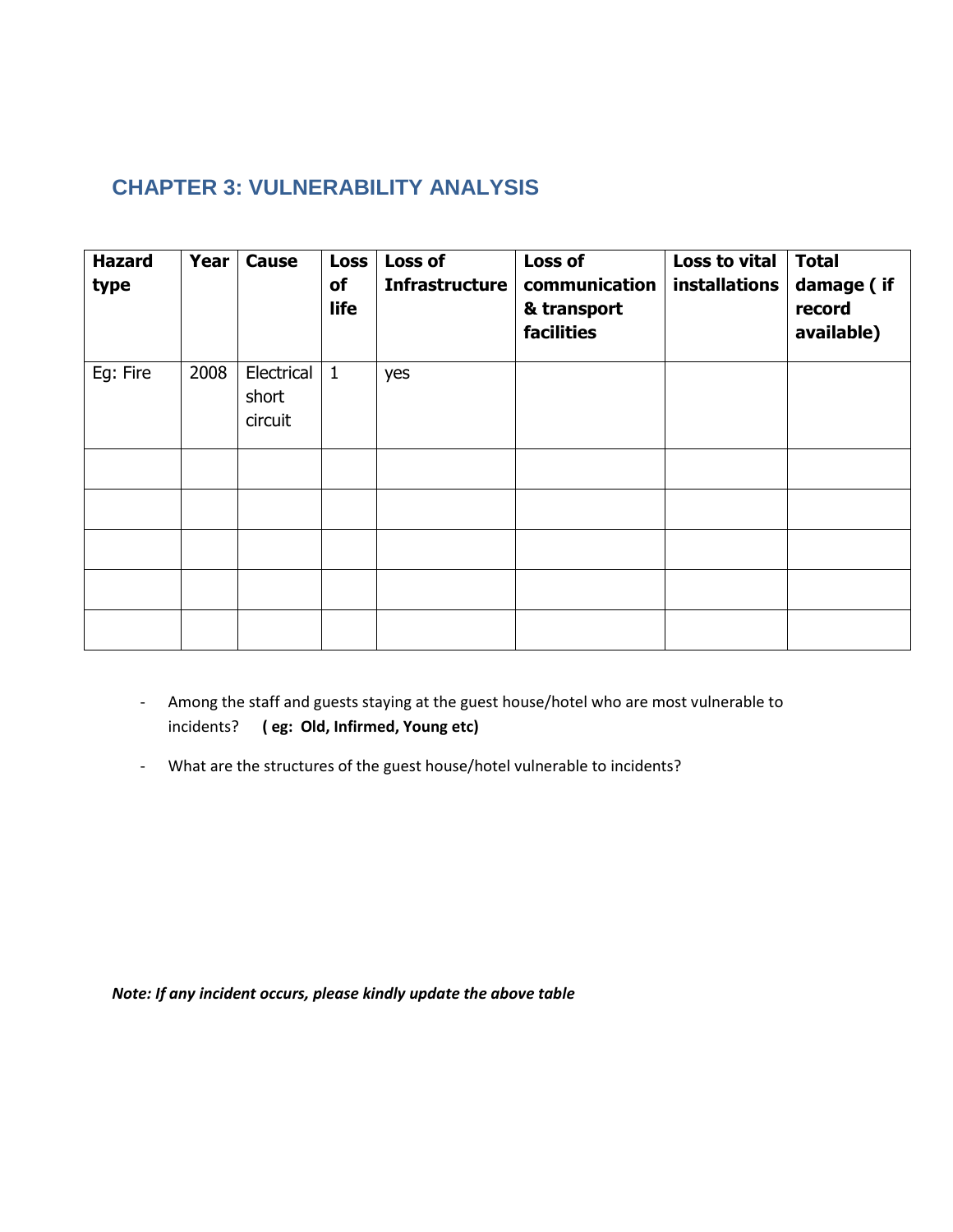# **CHAPTER 4: Duties and Responsibilities**

This Disaster Preparedness and Response Plan is intended to serve as a living guide to be used in responding to and recovering from an emergency situation at **( Name of the Guest House/Hotel).** In the event of an emergency, the safety and welfare of PEOPLE are primary over the property of guesthouse. Ensure the safety of all staff and patrons before attempting to recover and salvage any other belongings of guests and the guesthouse. All staff should become familiar with building exit routes, locations of fire extinguishers, and potential hazards of the building. Floor plans indicating these are included in the Appendices section.

Responsibilities of

**Guesthouse Manager (GM):** During an emergency the Guesthouse Manager will liaise with all other stakeholders in relation to the incident.

Specific duties of GM or his appointed deputy are:

- A. To ensure the preservation of life
- B. Liaise with guests
- C. To ensure that the injured guests are provided with adequate medical care.
- D. To communicate with next of kin in the advent of death.
- E. To liaise with Government / Provincial Administrators.
- F. To liaise with neighbors hotels.

**Housekeeper:** On receiving the "Evacuation" message:

A. Arrange room attendants to knock at all guest rooms.

- B. Inform guests to evacuate and not to carry bulky belongings.
- C. Direct all people to leave via staircase exits.
- D. Mark the doors that have been evacuated with an "X" by using chalk.
- E. All staff will leave after all guests have evacuated to assembly point.
- F. Make a roll call on Housekeeping staff and report the result to Human Resources Department.
- G. After evacuation, account for the number of guests and verify with Front Office Manager.

#### **Front Office Manager:** On receiving the "Evacuation" message

A. Assign staff to the staircase exit to direct all guests to assembly point.

- B. Carry the in-house guest's list and registration forms before leaving for evacuation assembly point.
- C. Have an "in-house guest report" printed and ready in hand for roll call.
- D. Lead staff to assembly point.

E. Make a roll call of Front Office staff after evacuation and report the result to Human Resources Department.

F. After evacuation, assist Housekeeping staff in accounting for the number guests from room floors. G. Instruct Accounts receivable clerks to take along all credit card vouchers and cheque not yet

deposited into bank.

H. Instruct Front Office Cashier Supervisor to take along all guest registration cards to the assembly point.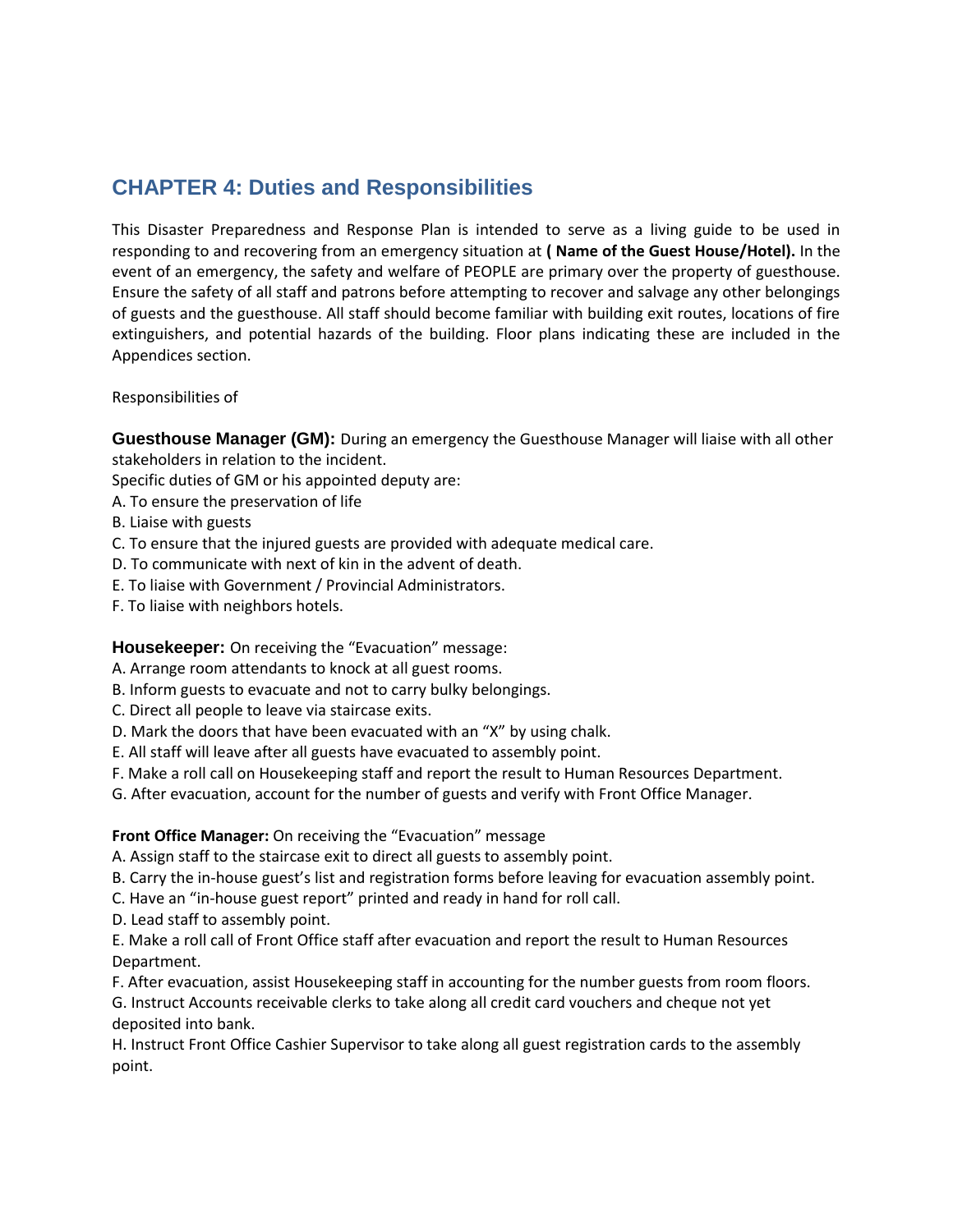*Note: The above duties are just an example. Please write the duties/responsibilities specifically assigned to the staffs working at your guest house /hotel during an emergency.* **CHAPTER 5: EMERGENCY PROCEDURES**

## **MEDCIAL EMERGENCY**

#### **Before, During & After an Incident:**

Medical Emergencies in case of Death of a guest/staff, heart attack, etc...

**Before:** All guests and staff are required to inform the front desk of any health issues they might have. Guests will be instructed to inform the front desk of any health concerns they might have for immediate actions.

## **During:**

o If a guest or staff complains of chest pain or has a cardiac arrest or heart attack, there may be only a few minutes to act before it is too late. It is vital to know what to do beforehand.

o Guesthouse Manager will call the Island Hospital immediately

o Perform CPR (cardiopulmonary resuscitation) and artificial respiration (mouth-to-mouth resuscitation) o Take the person to the Island Hospital as soon as possible

o Arrange transportation to take the patient to Male' for further medical assistance.

## **After:**

o Inform the authorities.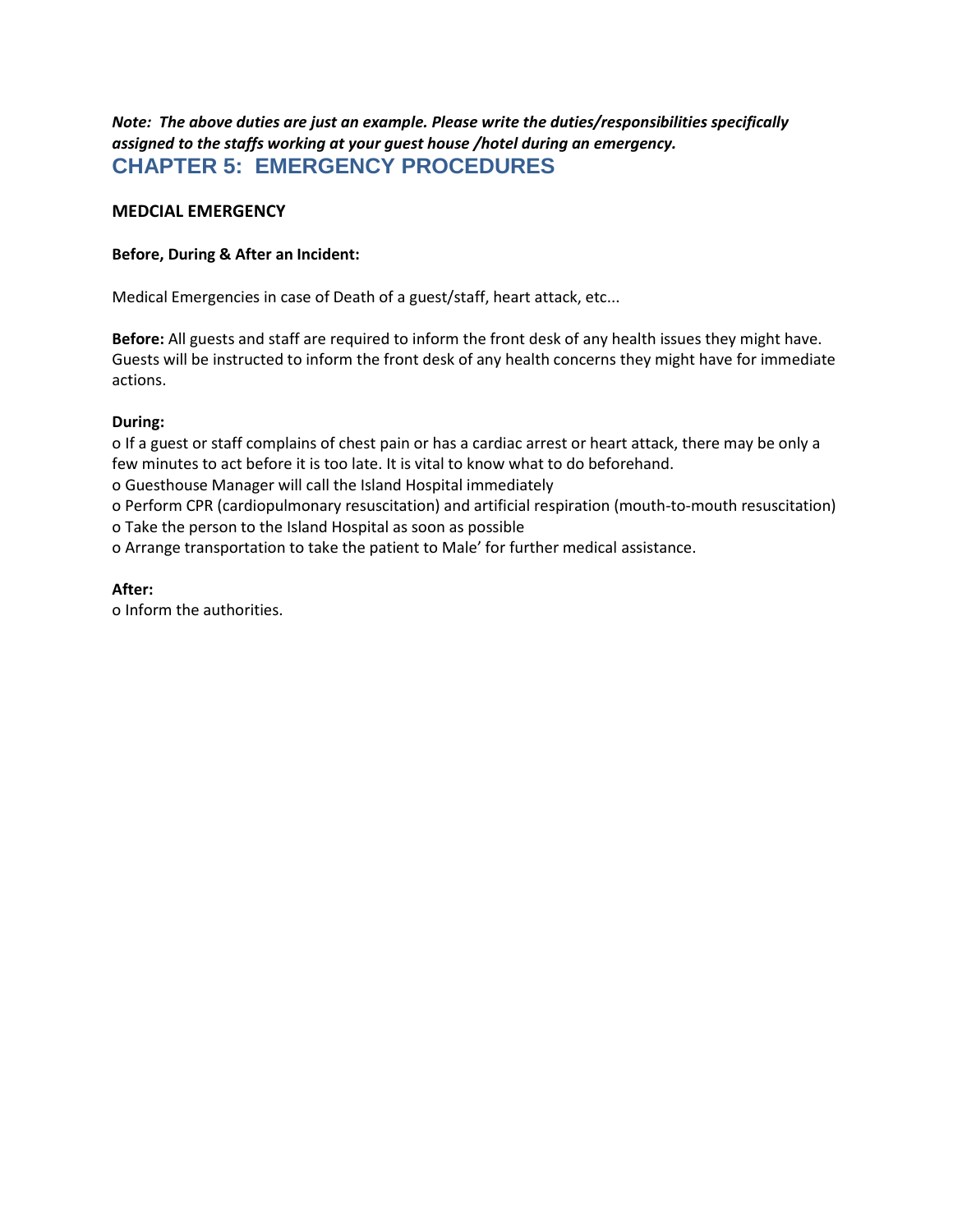# **Before a Fire**

1. Make sure guesthouse is free of combustible materials.

2. Don't run wires under carpets or rugs.

3. Know avenues of escape. HAVE A EVACUATION PLAN and have frequent fire drills.

4. HAVE A PLACE TO MEET - so no one tries to go back into a burning building looking for someone needlessly.

5. Have fire extinguishers in place.

## **During a Fire**

1. If you are outside, do not return for anything.

2. Go to the nearest house or building. Call the Guesthouse Emergency Number

3. If you are inside and have time, make sure everyone is out.

4. If anyone else is at home, report to the Assembly Point.

5. If you are in a closed room or office, do not open the door without first feeling it or the door knob. If it is warm or hot, do not open it, but unlock it to assist rescue or fire personnel.

6. If there is smoke coming from under the door, use clothes, sheets, etc. to stop the smoke from coming in.

7. If you are at home and there is a window, stay close to the floor and exit through the window, using the escape staircase if necessary.

8. If you should catch on fire, do not run. Drop to the ground and start rolling over and over to smother the flames.

9. If you see someone on fire, use a coat or blanket, etc., not your bare hands to smother the flames.

10. Watch to see that children do not go back in inside to rescue a pet or prize possession.

11. Turn off gas and electricity, if possible, form the outside of the house.

12. You may use the Fire Extinguisher located to the nearest point to you.

# Attack the fire ONLY if safe to do so.

# **After a Fire**

1. Do not re-enter the building until appropriate authorities have given permission.

2. Plan and practice a fire drill at least twice a year.

## **FIRE**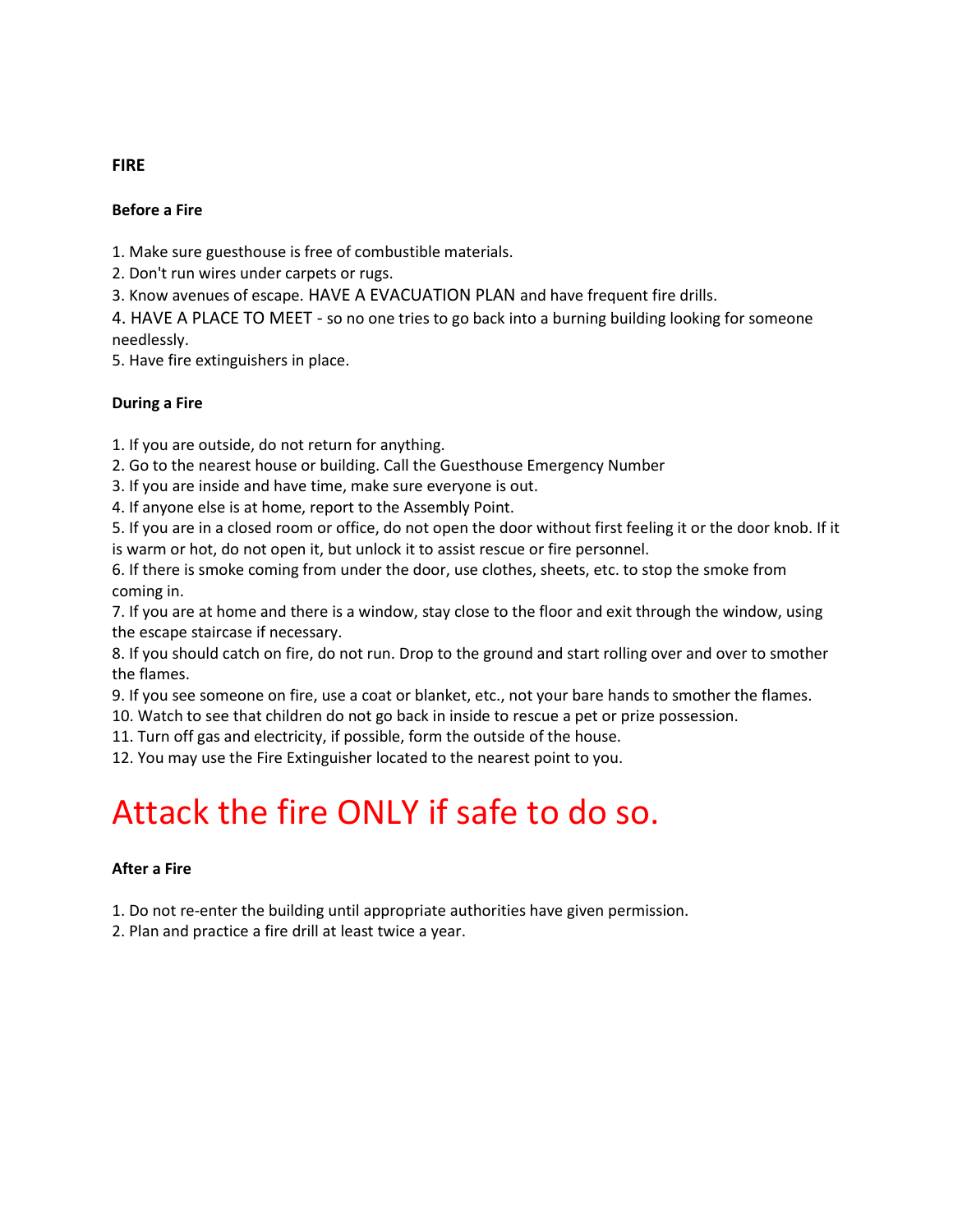# **TSUNAMI/FLOODS**

## **Before the Flood**

1. Know the elevation of your property in relation to flood plains, and other waterways. Determine if your property may be flooded.

2. Make advance plans of what to do and where to go.

- 3. Store food and water and critical medical supplies (prescriptions, insulin, etc.)
- 4. Move furniture and essential items to higher elevation if time permits.
- 5. Have a portable radio and flashlights with extra batteries.
- 6. Secure house.
- 7. Consider Tsunami/flood insurance.

## **Evacuation**

1. If a Tsunami warning announces, all guests and staff must leave the building and meet at the Assembly Area.

2. Listen to local radio or TV for Tsunami or flood information.

3. Stay away from beach or sea.

4. If you are asked to evacuate, shut off main power switch, main gas valve and water valve. Follow the evacuation plan and routes.

5. Watch for damaged roads, and slides.

6. Walk slowly in water.

7. Register at your designated Evacuation Center and remain at the Evacuation Center until informed that you may leave.

# **After the Flood**

1. Remain away from evacuated area until the public health officials and building inspector have given approval.

2. Check for structural damage before entering.

3. Make sure electricity is off; watch for electrical wires.

4. Do not use an open flame as a light source because of possibility of escaping gas. Use flashlights. Beware of dangerous sparks.

5. Do not use food that has been contaminated by flood water.

6. Test water for portability.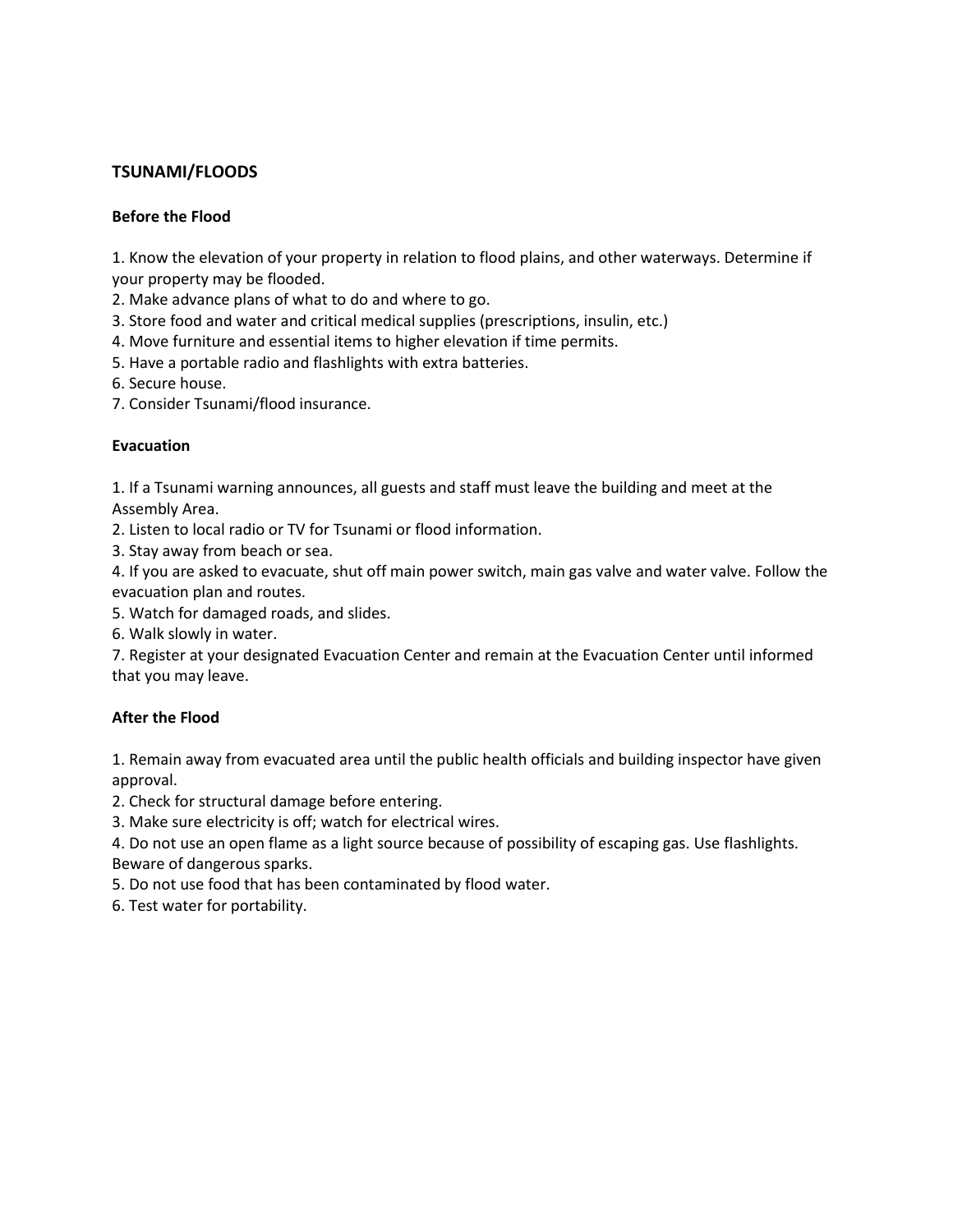# **GAS LEAK**

#### **If a Gas Leak is suspected**

- 1. Check house piping and appliances for damage.
- 2. Check for fires or fire hazards.
- 3. Do not use matches, lighters or other open flames.

4. Do not operate electrical switches, appliances or battery operated devices if natural gas leaks are suspected. This could create sparks that could ignite gas from broken lines.

5. If gas line breakage is suspected, shut off the gas at the meter. This should be done, however, only if there is a strong smell of natural gas or if you hear gas escaping.

6. Wear heavy shoes in all areas near broken glass or debris. Keep your head and face protected from falling debris.

7. Turn on a battery operated radio (if no gas leaks are found) or radio to receive disaster instructions.

8. Do not use your telephone except in extreme emergency situations.

#### **Home Electrical Circuits**

1. Familiarize yourself and family with the location of the electrical breaker panel.

- 2. Turn off breakers for areas of concern.
- 3. Main breaker may be shut off if in doubt.
- 4. In cases of basement flooding:
	- a) Think before stepping in any water.
	- b) A shock hazard may exist even in an inch of water if an extension cord connection is on the floor.
	- c) If the electrical panel is upstairs, shut off all circuits.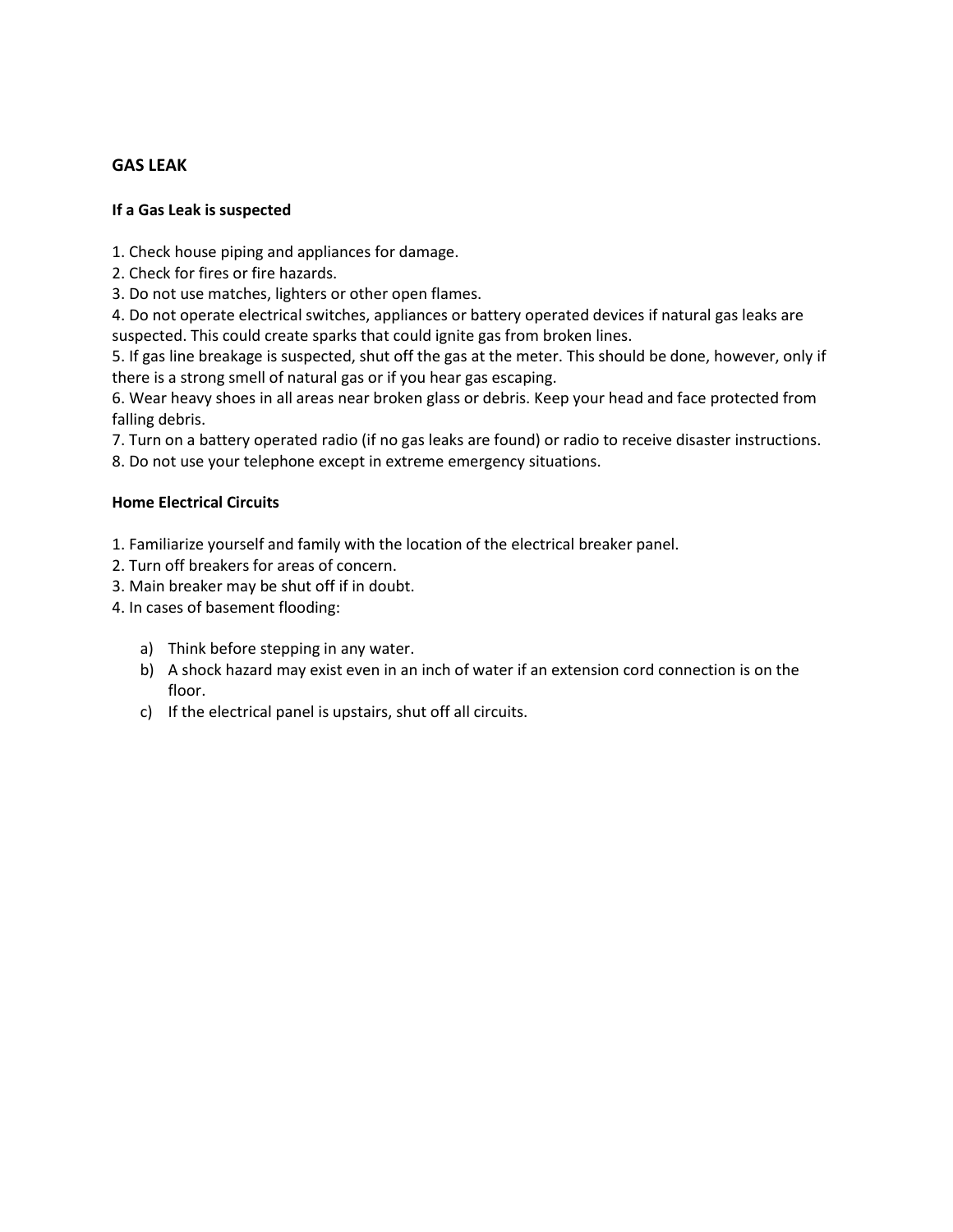## **HIGH WINDS**

#### **Preparation**

1. Survey the property. Take note of materials stored, placed, or used, which in the event of high winds could become missiles and destroy other structures or be destroyed. Devise methods of securing these materials where they will still be accessible for day-to-day needs.

2. Keep radio and/or television on and monitor for wind advisories.

3. If possible, board up, tape or shutter all windows (Leave some ventilation).

4. Draw some water for emergency use in the event water service is interrupted.

5. Have a supply of flashlights, spare batteries, candles, first aid equipment, medicines, etc., available for emergency use.

6. Secure outdoor furniture, trash cans, tools, etc.

#### **During High Winds**

1. Take shelter in hallways, closets, and away from windows.

2. Stay out of areas where flying objects may hit you or destroy your place of refuge.

#### **After Winds Subside**

1. Inspect for structural damage.

- 2. Check all utilities for damage and proper operation.
- 3. Monitor radio and television for instruction from local authorities.
- 4. Report damage and needs to the Authorities.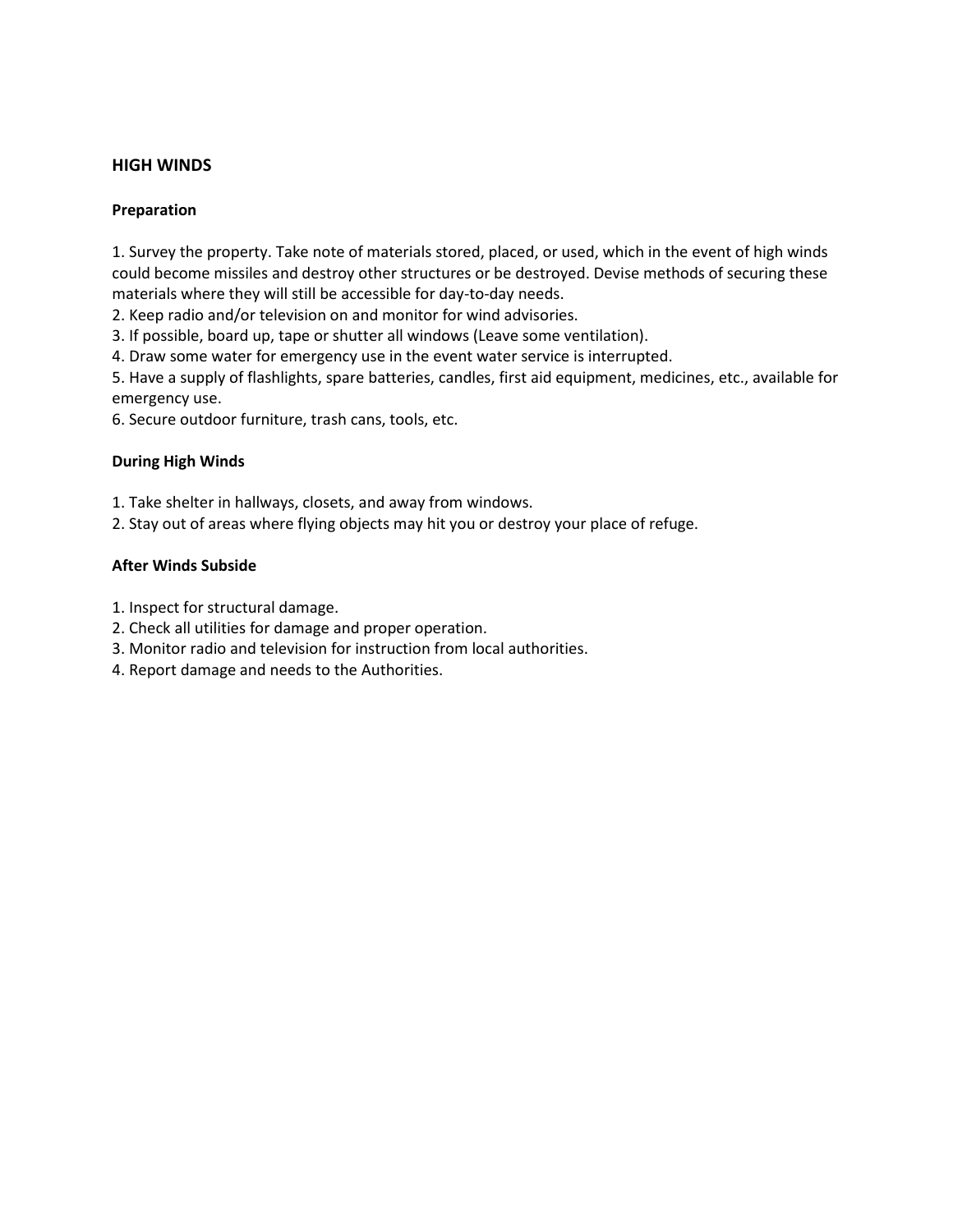# **POWER OUTAGE**

## **Before the Power Outage**

1. Learn location of fuse box or circuit breaker.

2. Store candles, flashlights and extra batteries in a handy place.

3. Have food and water supplies on hand, since the outage may last awhile.

4. Know the location of all camping equipment (stove, lantern, sleeping bags). You may need them. Make sure the equipment is operational and that you know how to use them. REMEMBER THAT CAMPING EQUIPMENT REQUIRING GASOLINE, PROPANE, WHITE GAS, COLEMAN FUEL OR CHARCOAL BRIQUETTES SHOULD NOT BE USED INSIDE THE HOUSE - ONLY OUTSIDE. 5. Keep adequate supply of fuel on hand. Propane, white gas, gasoline and Coleman fuel must not be stored or used in the house, as they are too volatile.

6. Keep the refrigerator well defrosted.

## **During the Power Outage**

1. Unplug all your appliances. The surge of power that comes when power is restored could ruin your appliances.

2. Turn off all but one light switch.

3. A major problem during an outage is food thawing in the refrigerator or freezer. Open door only to take food out, and do so as quickly as possible. If you have access to dry ice, place it in a cardboard box and then on top of food.

4. When using camping equipment during an outage, remember to do so outside. Use only a fireplace, a properly installed wood stove, or a new style kerosene heater used in a safe area with the room vented. i.e., fresh outside air coming into the room.

5. Report any downed lines.

6. Do not allow children to carry lanterns, candles or fuel.

# **After the Outage**

1. When power is restored, plug in appliances one by one, waiting a few minutes in between each one. This may prevent an overload on the system.

2. Be patient. Energy may first be restored to police and fire departments and hospitals.

3. Examine your frozen food. If it still contains ice crystal, it may be refrozen. If meat is off-color or has an odd odor, throw it away.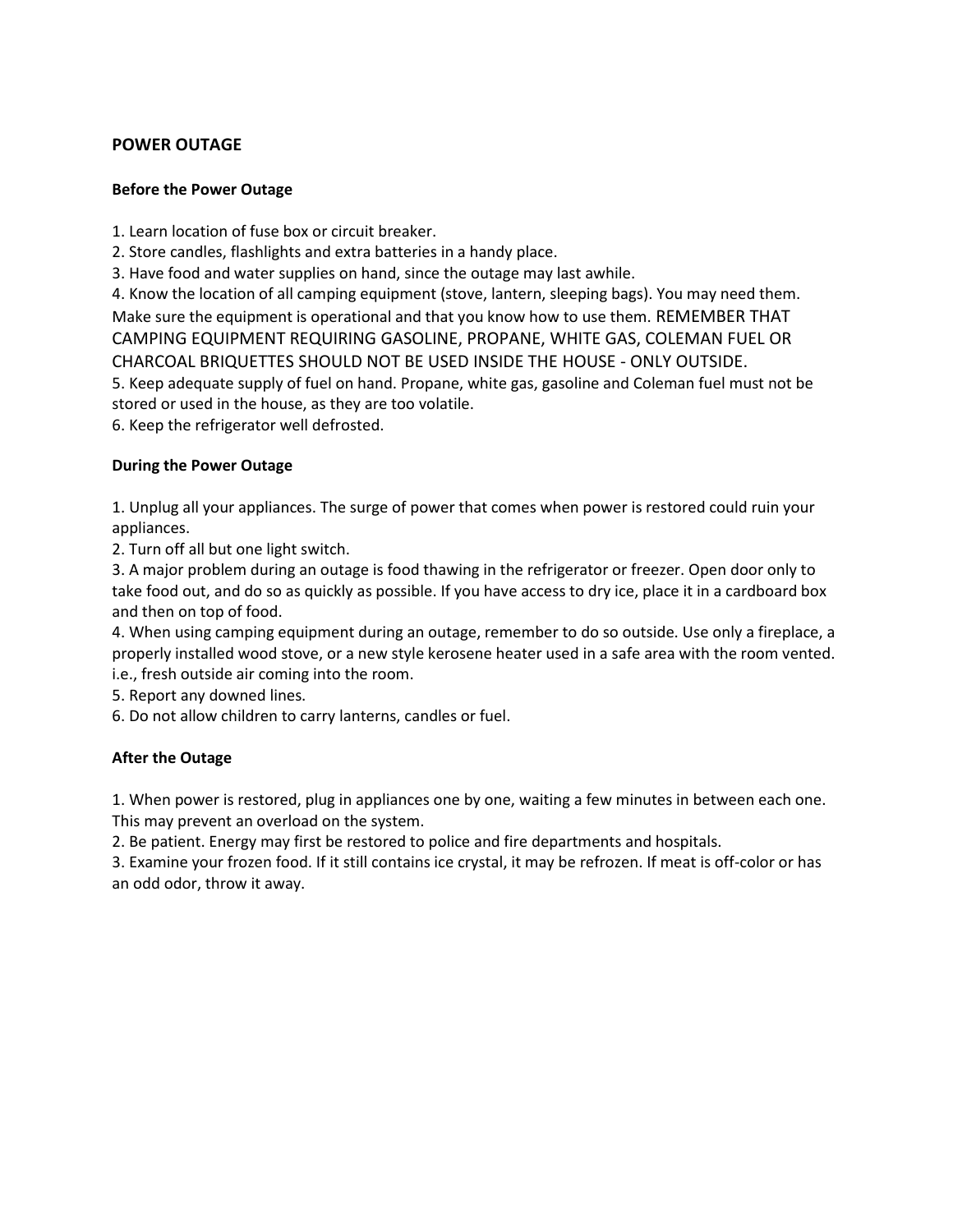## **THUNDER STORMS**

#### **Protect Yourself**

1. When a thunderstorm or lightning threatens, get inside a home or large building, or inside an all metal vehicle (not a convertible). Stay indoors and don't venture outside unless absolutely necessary.

2. Stay away from open doors and windows, fireplaces, radiators, stoves, metal pipes, sinks and plug-in appliances.

3. Don't use plug-in electrical equipment such as hair dryers, electric blankets or electric razors during the storm.

4. Except for emergencies, don't use the telephone during the storm. Lightning may strike telephone lines outside.

5. If outside, with no time to reach a safe building or an automobile, follow these rules:

- a) Do not stand underneath a natural lightning rod such as a tall, isolated tree in an open area.
- b) Avoid projecting yourself above the surrounding landscape, in an open field, on the beach, or Fishing from a small boat.
- c) Get out of the water and off small boats.
- d) Stay away from wire fences, clotheslines, metal pipes, rails, exposed sheds or anything that is high that would conduct electricity. Some of these could carry electricity to you from some distance away.
- e) Don't use metal objects like fishing rods and golf clubs.
- f) Get off and away from motorcycles, scooters, and bicycles.
- g) If no buildings are available, your best protection is a cave, ditch or canyon, or under head-high clumps of trees or shrubs.
- h) If only isolated trees are nearby, your best protection is to crouch in the open, keeping twice as far away from isolated trees as the trees are high.
- i) When you feel the electrical charge if your hair stands on end or your skin tingles lightning may be about to strike. Drop to the ground immediately.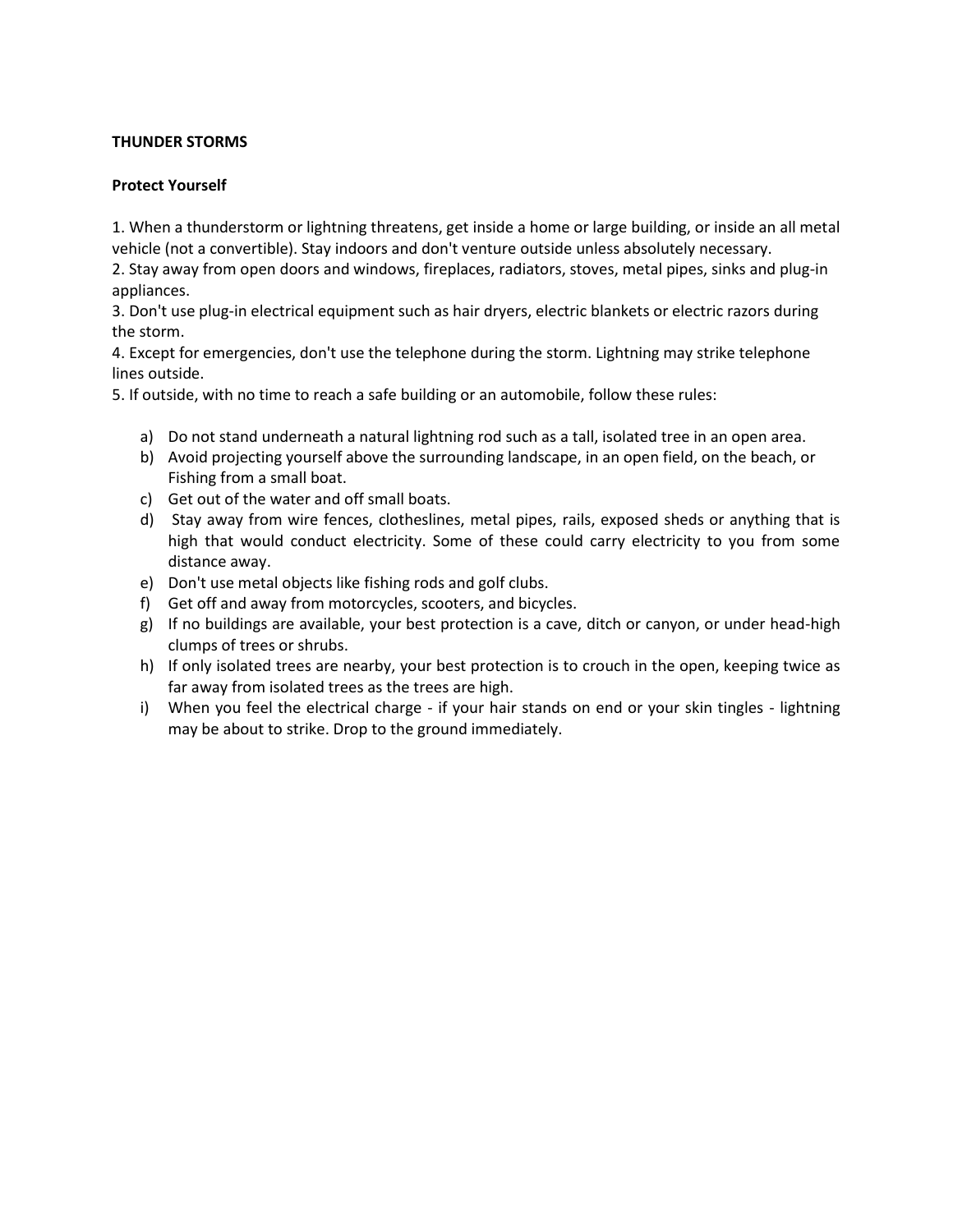## **FIRST AID**

1. Persons struck by lightning receive a severe electrical shock and may be burned, but they carry no electrical charge and may be handled safely.

2. A person "killed" by lightning can often be revived by prompt mouth-to-mouth resuscitation, cardiac massage, and prolonged artificial respiration.

3. In a group struck by lightning, the apparently dead should be treated first; those who show vital signs will probably recover spontaneously, although burns and other injuries may require treatment.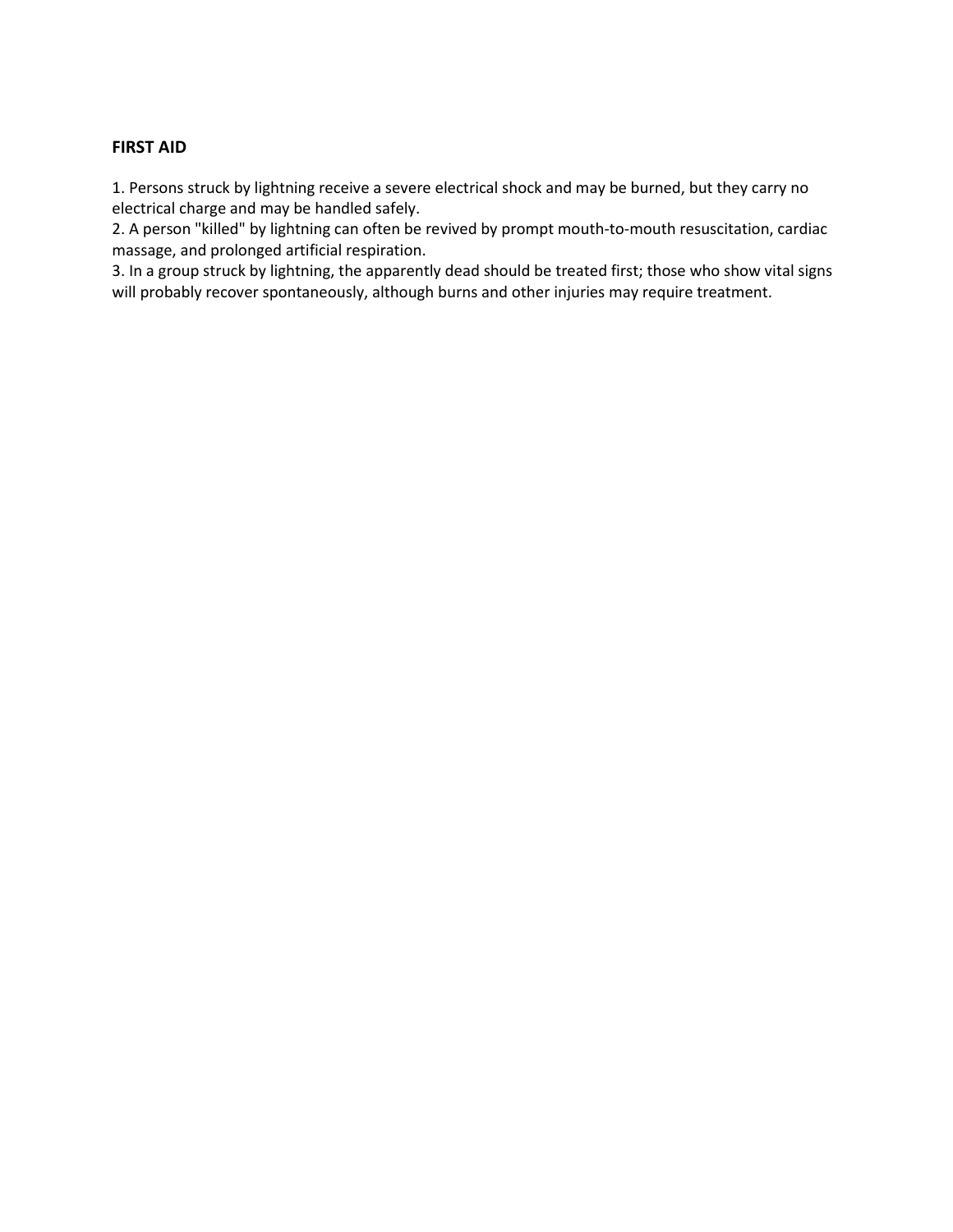# **CHAPTER 6: EMERGENCY CONTACTS**

# - **List of Internal Contacts**

- 1) Guesthouse/Hotel Contact 1 ( Name, designation, Mobile)
- 2) Guesthouse/Hotel Contact 2 ( Name, designation, Mobile)

# - **List of External Contacts**

- 1) Maldives Police Service
- 2) Coast Guard
- 3) Hospital/ Health Center
- 4) Ministry of Tourism
- 5) MNDF
- 6) Focal Point of Ministry of Tourism **Hassan Zameel 7772608 Deputy Director General**

# **MALDIVES POLICE SERVICE CONTACT LIST**

# **NOTE: DIAL 125 AND THEN THE EXTENSION NUMBER REQUIRED FOR THE DEPARTMENT**

Administration Department 3226, 3126

Capital Police 3399

Criminal Investigation Department

Commercial Crime Unit 3167, 3567

General Investigation Unit 3318, 3518

Family and Child Protection Unit 3166

Drug Enforcement Unit 3115

Serious and organized Crime Unit 3515, 3221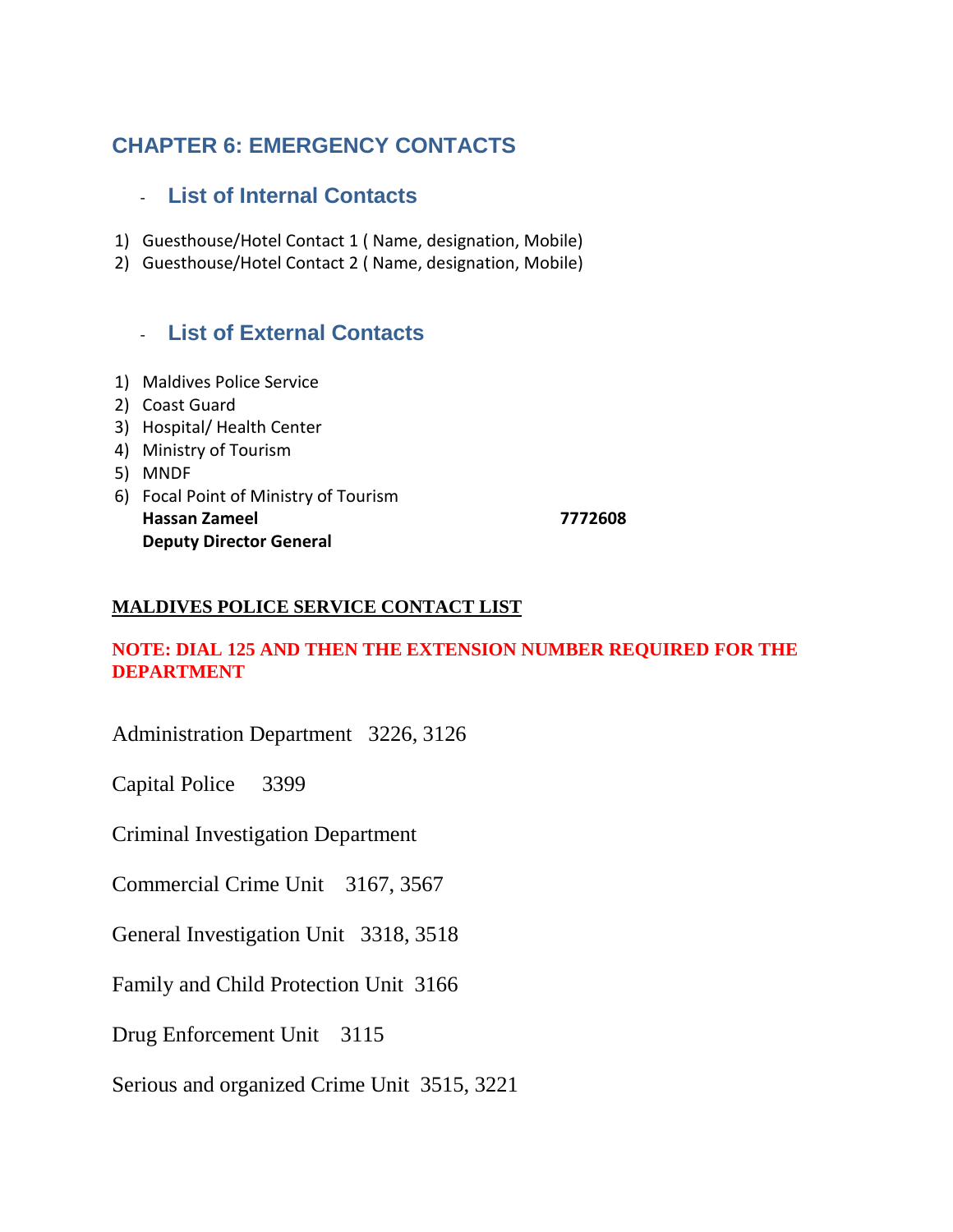Police Custodial Department 3279, 3407, 3409

Forensic Department 3258, 3127

Police Academy 3570

Logistic Support Department 3524

Public Affairs Department 3398

Infrastructure Development Department 3233

Special Operation Department 3248

Information and Technology Department 3588, 3297, 3538, 3368, 3688

Email address

Administration Department admin@police.gov.mv

Online complaint service complaints@police.gov.mv

To send anonymous inform@police.gov.mv

General enquiry inquiry@police.gov.mv

Public affairs department preventcrime@police.gov.mv

Procurement unit procurement@police.gov.mv

Recruitment unit recruitment@police.gov.mv

Bureau of Criminal Records records@police.gov.mv

Law Enforcement Training Centre training@police.gov.mv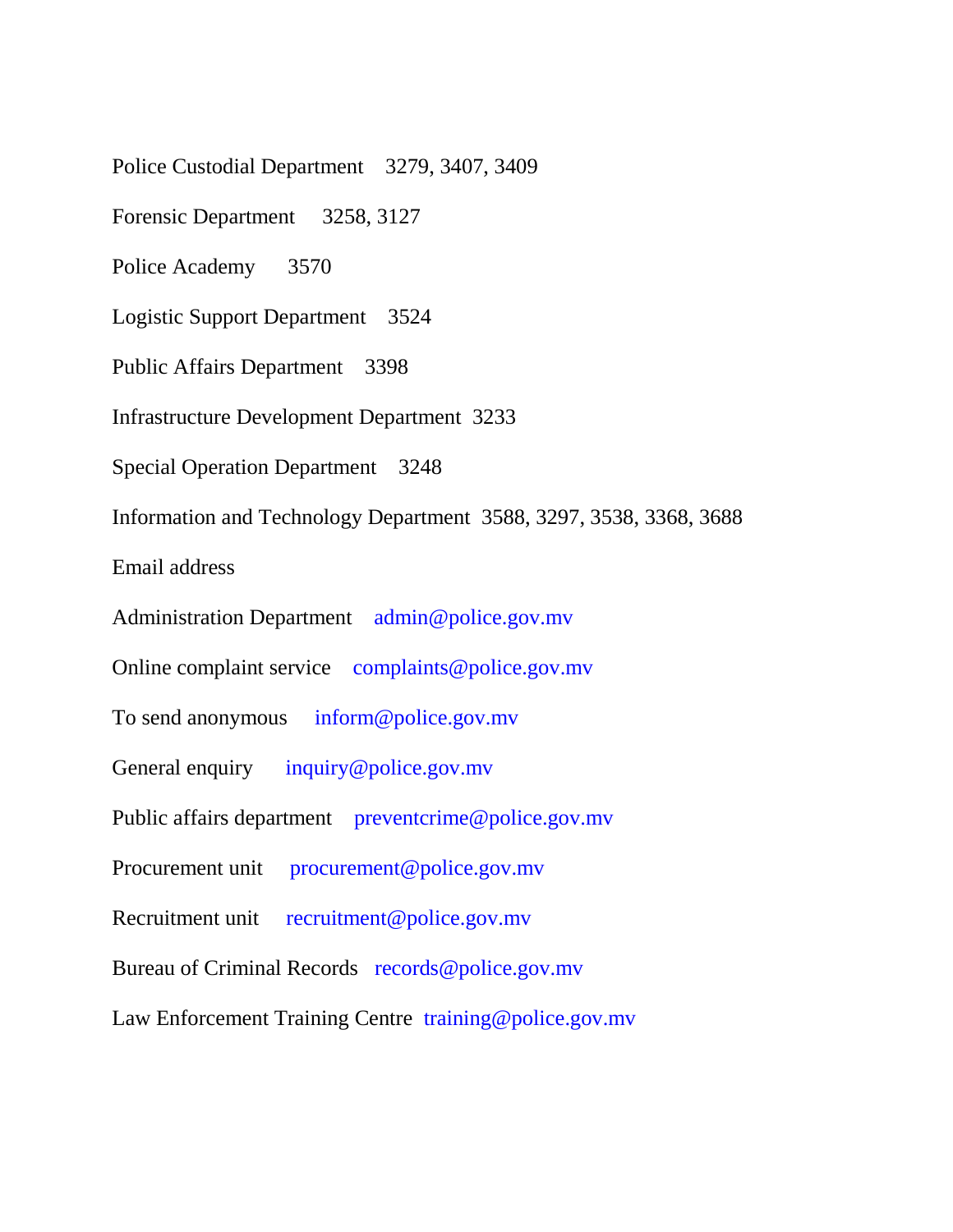# **CHAPTER 7: ANNEX**

# - **List of supplies**

| <b>Emergency Supplies</b>        |     |                             |     |  |  |  |  |
|----------------------------------|-----|-----------------------------|-----|--|--|--|--|
| <b>Details</b>                   | Qty | <b>Details</b>              | Qty |  |  |  |  |
| <b>Rain Coats</b>                |     | Shovels                     |     |  |  |  |  |
| All- purpose Gloves              |     | <b>Crocus Bags</b>          |     |  |  |  |  |
| <b>Rubber Gloves</b>             |     | <b>Water Boots</b>          |     |  |  |  |  |
| Rope 3/4"                        |     | <b>Water Scrapers</b>       |     |  |  |  |  |
| Rope 1/2"                        |     | <b>Plastic Buckets</b>      |     |  |  |  |  |
| <b>Masking Tape</b>              |     | <b>Plastic Sheeting</b>     |     |  |  |  |  |
| Camera                           |     | Ply Board                   |     |  |  |  |  |
| <b>Batteries</b>                 |     | Lumber                      |     |  |  |  |  |
| Flashlights                      |     | Generator                   |     |  |  |  |  |
| <b>Flashlight Bulbs</b>          |     | Helmets                     |     |  |  |  |  |
| <b>Battery Lanterns</b>          |     | 7 Day's Gas, Diesel Oil     |     |  |  |  |  |
| <b>Battery Operated Radio</b>    |     | 7 Day's Portable Water      |     |  |  |  |  |
| Saws                             |     | Disposable Sanitary Ware    |     |  |  |  |  |
| <b>Hammers</b>                   |     | Forks/Knives/Spoons         |     |  |  |  |  |
| <b>Nails</b>                     |     | Garbage Bags                |     |  |  |  |  |
| <b>Wide Brooms</b>               |     | Cups, Plates, Napkins       |     |  |  |  |  |
| Large Mops/Sticks                |     | Charcoal                    |     |  |  |  |  |
| <b>Wringer Pails</b>             |     | <b>Chlorinating Tablets</b> |     |  |  |  |  |
| <b>Duct Tape</b>                 |     | <b>Guy Wire</b>             |     |  |  |  |  |
| <b>Emergency Food Supplies</b>   |     |                             |     |  |  |  |  |
| <b>Details</b>                   | Qty | <b>Details</b>              | Qty |  |  |  |  |
| Tinned Protein, Tuna, Salmon etc |     | Tea                         |     |  |  |  |  |
| Crackers                         |     | <b>Canned Vegetables</b>    |     |  |  |  |  |
| <b>Biscuits</b>                  |     | Cereal                      |     |  |  |  |  |
| <b>Canned Sodas</b>              |     | Other non perishables       |     |  |  |  |  |
| <b>Canned Fruit Drinks</b>       |     | <b>Powdered Milk</b>        |     |  |  |  |  |
| <b>Bottled Water</b>             |     | Coffee                      |     |  |  |  |  |
| <b>Medical Supplies</b>          |     |                             |     |  |  |  |  |
| <b>Details</b>                   | Qty | <b>Details</b>              | Qty |  |  |  |  |
| Crepe Bandages                   |     | Painkillers (eg : Panadol)  |     |  |  |  |  |
| Antacids                         |     | Sanitary Napkins/Tampons    |     |  |  |  |  |
| Mercurochrome                    |     | Baby's Pampers              |     |  |  |  |  |
| <b>Sterile Gauze Squares</b>     |     | <b>Safety Pins</b>          |     |  |  |  |  |
| Eye Wash                         |     | Thermometers                |     |  |  |  |  |
| Eye Drops                        |     | Calamine Lotion             |     |  |  |  |  |
| Antiseptic                       |     | Rubbing alcohol             |     |  |  |  |  |
| Tweezers                         |     | Scissors                    |     |  |  |  |  |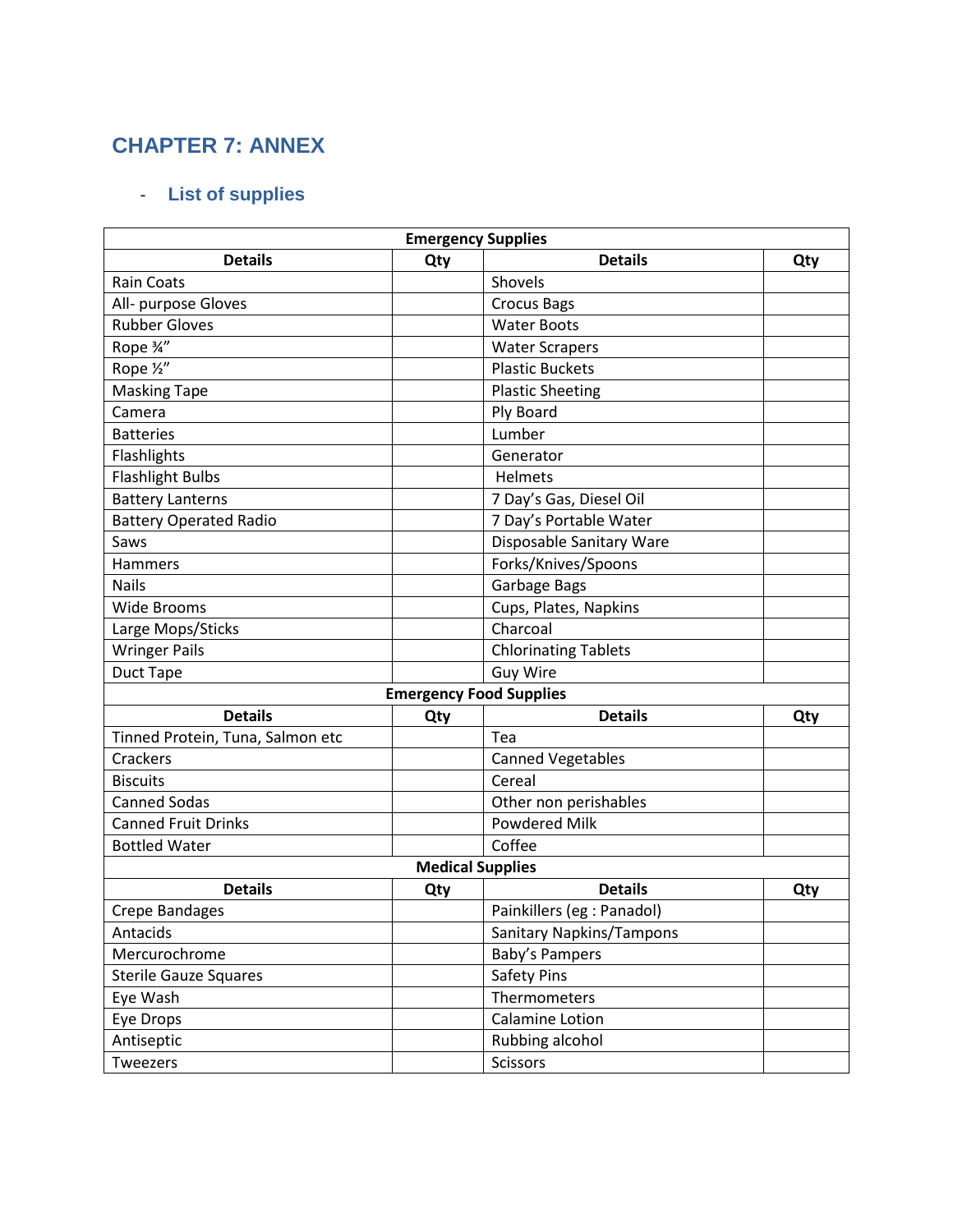*Note: From the list, please choose only those applicable to your guest house/hotel*

# - **Training/drills records**

| <b>TRAINING</b>       |                                     |                             |             |                        |           |
|-----------------------|-------------------------------------|-----------------------------|-------------|------------------------|-----------|
| <b>Date Conducted</b> | <b>Person/Institution Conducted</b> | <b>Name of Participants</b> | Designation | <b>Hours Completed</b> | Signature |
|                       |                                     |                             |             |                        |           |
|                       |                                     |                             |             |                        |           |
|                       |                                     |                             |             |                        |           |
|                       |                                     |                             |             |                        |           |
|                       |                                     |                             |             |                        |           |
|                       |                                     |                             |             |                        |           |
|                       |                                     |                             |             |                        |           |

| <b>DRILLS</b>         |                                     |                             |             |                        |           |
|-----------------------|-------------------------------------|-----------------------------|-------------|------------------------|-----------|
| <b>Date Conducted</b> | <b>Person/Institution Conducted</b> | <b>Name of Participants</b> | Designation | <b>Hours Completed</b> | Signature |
|                       |                                     |                             |             |                        |           |
|                       |                                     |                             |             |                        |           |
|                       |                                     |                             |             |                        |           |
|                       |                                     |                             |             |                        |           |
|                       |                                     |                             |             |                        |           |
|                       |                                     |                             |             |                        |           |
|                       |                                     |                             |             |                        |           |